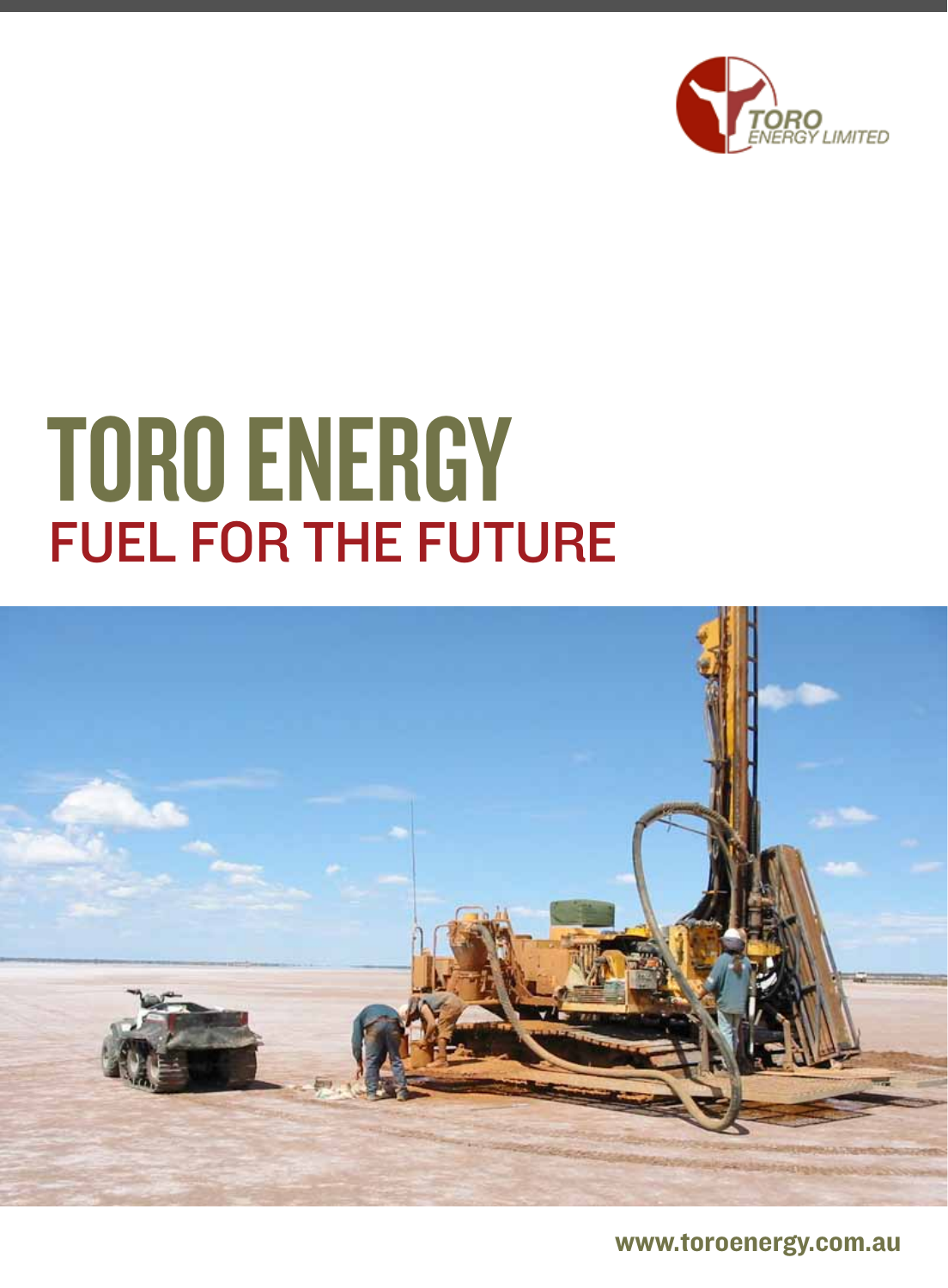# FUEL FOR THE FUTURE

*Toro Energy is emerging as the first company to commence uranium exports from Western Australia: it is ready to establish a new industry and cement Australia's position as a reliable supplier to the growing nuclear economies of Asia*

written by: John O'Hanlon research by: Jeff Abbott

## **TORO ENERGY**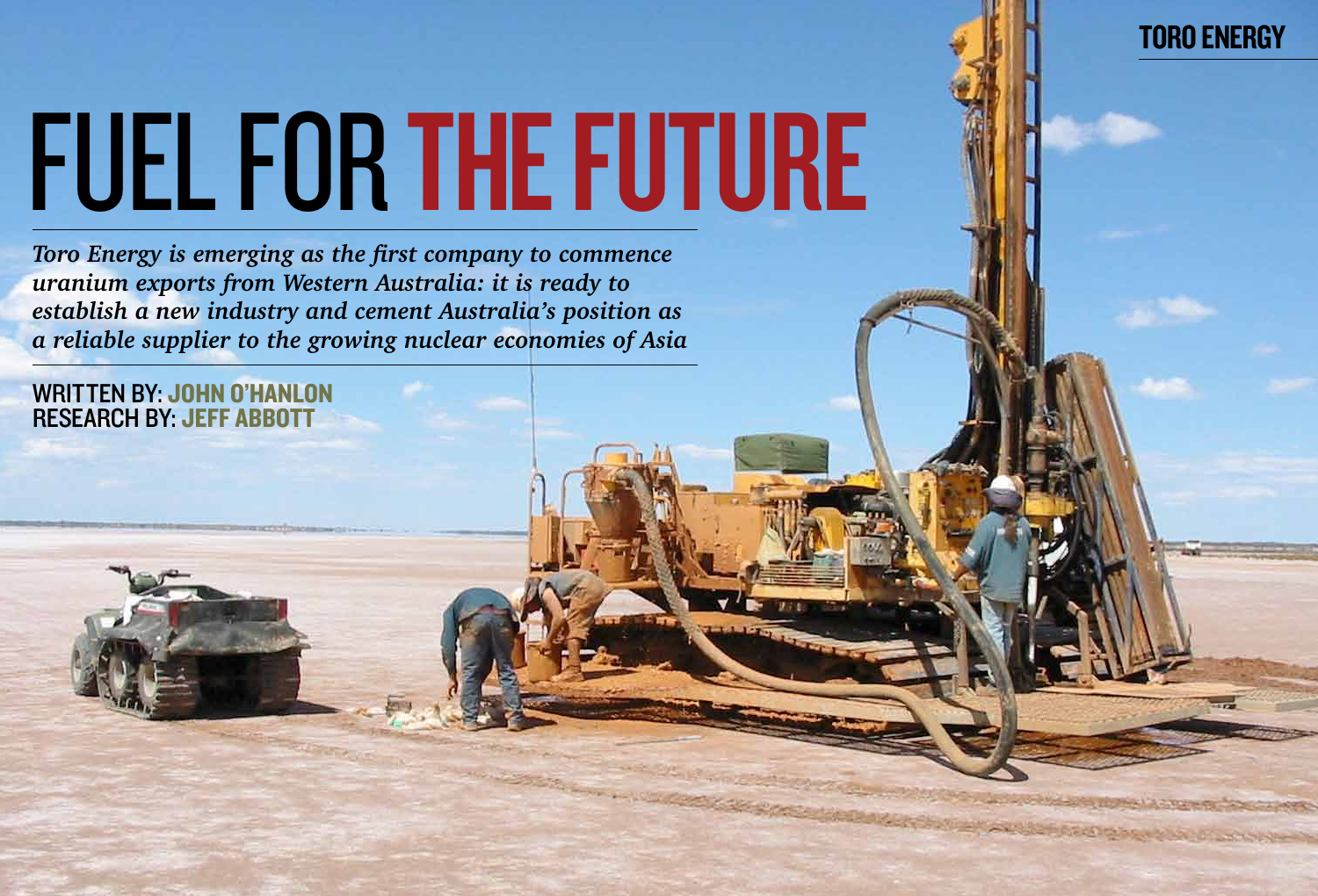**I**<br>Ion t has happened. Vanessa Guthrie told us she was not anxious about the twice delayed approval by Australia's Federal Minister for Sustainability, Environment, Water, Population and Communities Tony Burke to go ahead with Toro Energy's A\$269 million Wiluna uranium mine, but the uncertainty must have cast a bit of a cloud over the Easter break. In the event the decision came through on April 2, in the wake of last October's Western Australian Government environmental approval for Wiluna and completing environmental assessment processes that have lasted almost three and a half years.

So Dr Guthrie, Toro's Managing Director, was delighted to realise she would be leading Western Australia's first uranium sales in 2015. "Wiluna is one of the few projects in the world capable of bringing

new uranium production to the market in the medium term, when a shortfall is predicted from 2015 onwards," she says.

Wiluna is bang in the centre of Western Australia and a thousand kilometres from Toro Energy's head office in Perth. Toro's flagship and wholly-owned Wiluna Uranium Project, which has a regional resource base of 54 million lbs, is situated 30 kilometres to the south of the township of Wiluna. The project is the most advanced of the new generation of uranium mines in Australia. It's expected to yield 1.8 million lbs of uranium oxide concentrate per year over a lifespan of at least 14 years, though Guthrie

Dr Vanessa Guthrie, Managing Director

## TORO ENERGY

hopes – and expects - that on-going drilling will extend the size of the resource and the lifetime of the project considerably.

She has invested a lot of her personal energy in developing the project to this point, culminating in her appointment as Toro's Managing Director in December 2012. A noted advocate of sustainability and environmental best practice, and with an impressive track record with several mining majors, it was no great surprise when she was named as 2013 Outstanding Professional Woman by the Chamber of Minerals and Energy of Western Australia.

> But for now most of her attention is focused on Wiluna. It is a calcrete hosted deposit, close to the surface. "The pits only go down 15 metres, so it will be a surface strip mine," she explains. "The tailings are returned to the pit progressively, so

at the end of the project the landscape will look just as it did before." There speaks the environmentalist, who puts a lot of effort into listening to and working with the Traditional Owners of the land. "There are two native title claimant groups involved, and I think we have been very respectful of their cultural heritage in the region. A good example is where we are building a thirty-kilometre haul road between our two mining sites, Centipede and Lake Way. In determining both the mining footprint and haul road alignment we negotiated with the Traditional Owners about areas they did not want us to disturb." This included an area of the Lake Way

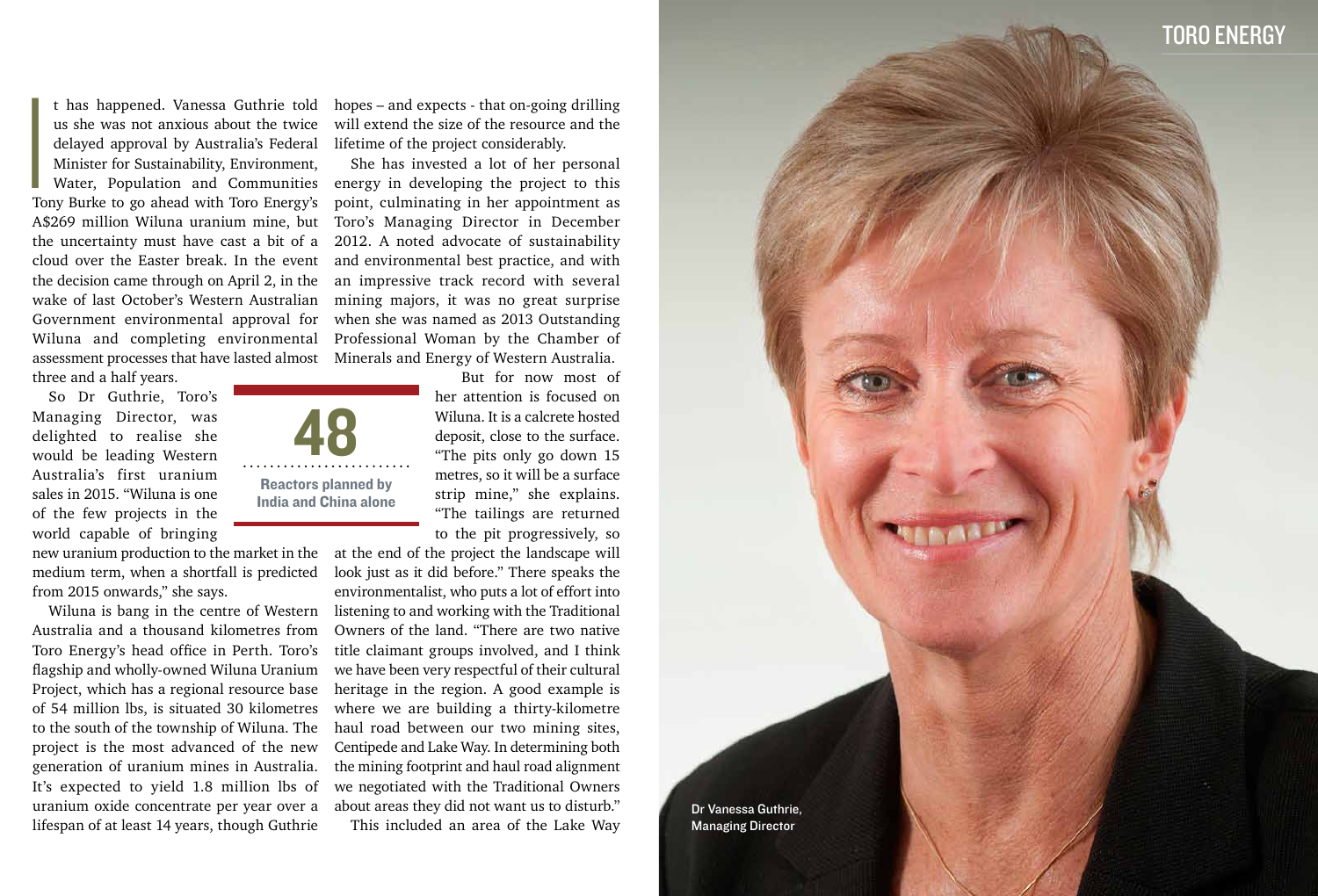

## Innovative total technology solutions

Tenova Mining & Minerals is a total integrated solutions provider to the global mining, bulk materials handling and minerals beneficiation and processing sectors, offering innovative technologies solutions and full process and commodity knwoledge across the mining industry value chain.

Tenova Mining & Minerals bring together a unique source of equipment supply and engineering and project management services for the production of the full range of minerals and metals. Integrated solutions are provided through well-established wholly owned brand leaders in the industry, which include Tenova Bateman, Tenova TAKRAF, Tenova Bateman Technologies, Tenova Pyromet and Delkor.



Suite 2, 93 Francisco Street, Belmont WA Australia 6104 T: +61 8 9365 9400 E: au-enquiries@bateman.com www.tenovagroup.com

TENOVA is a worldwide supplier of advanced technologies, products and engineering services for the iron & steel and mining industries



deposit which is very important to the local people, so they were pleased that Toro was prepared to avoid these culturally significant areas and respect their wishes. Wiluna will use an alkaline leach process rather

than the acid more commonly used in mineral processing plants. The process of grinding, leaching and extracting uranium from the ore to produce a concentrate is a standard hydrometallurgical circuit, which will be built on site, next to the Centipede deposit.

However uranium oxide concentrate is a high value, low volume product, so rather than being transported in bulk it is transported by truck in sealed, lined drums, security

Resource evaluation pit - Wiluna

## Toro Energy

sealed and numbered, placed on pallets and loaded into containers. "Our production volume is just four sea containers – or two trucks – per month. We will take it to Port Adelaide by road: it's a 40-hour trip but as the first

producer in WA it makes economic sense to co-ship with other producers and through the currently permitted ports based in either South Australia or the Northern Territory."

For Toro to ship through a Western Australia port would delay the cash flow, so that would never make sense at this stage, she explains. Port Adelaide is a certified and permitted secure port that has been handling radioactive material safely for over 30 years,

A\$269m Overall cost of

Wiluna mine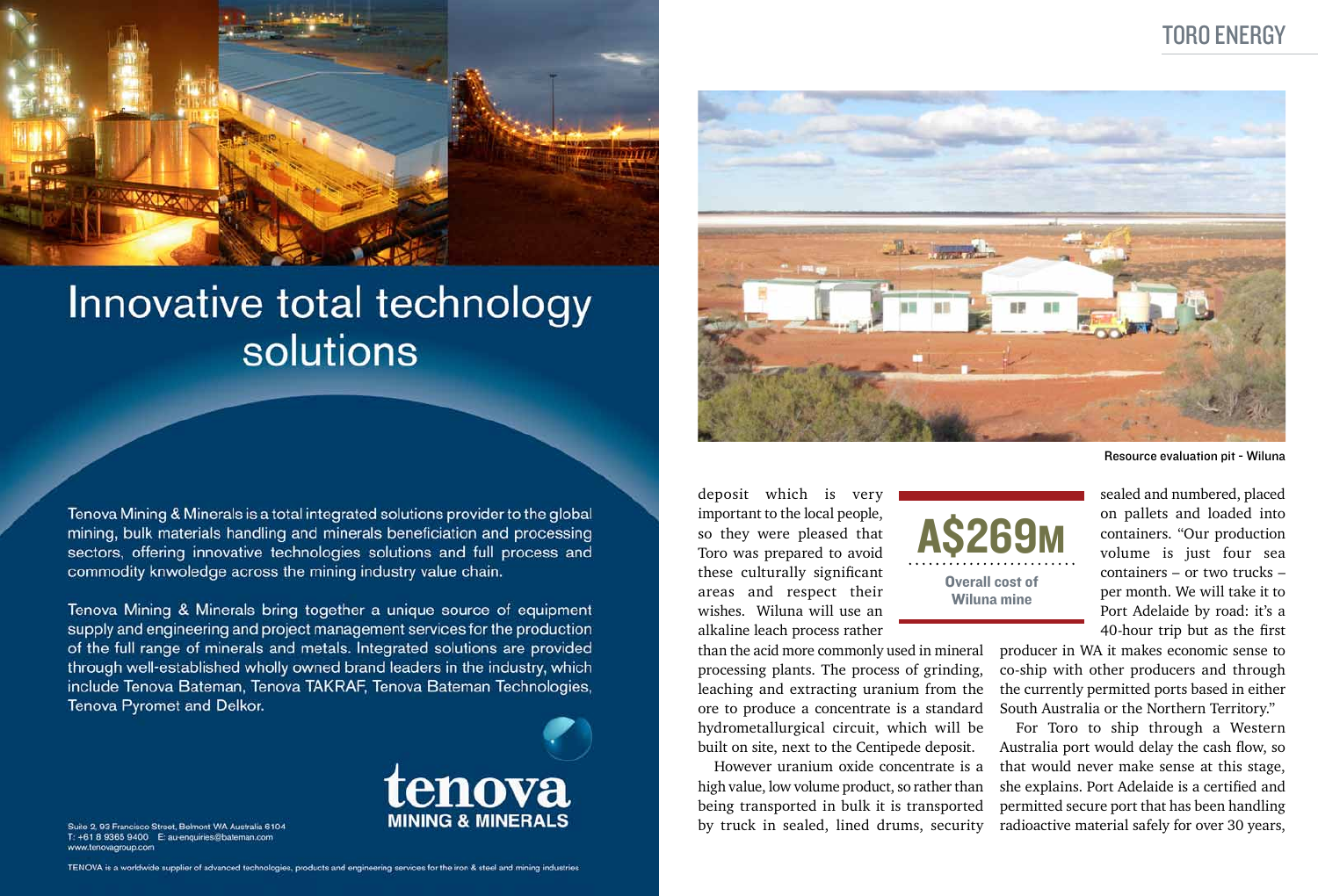## Toro Energy

## NEW PRECIOUS RESOURCE DISCOVERED

Click here to visit our dedicated homepage for the mining community

www.bus-ex.com/mining

BEST PRACTICE IN MINING

MATTTE



Bore-Hole Geophysical Services (BHGS) provides borehole geophysical data, directional and land survey services, with equipment services and training within Australia and mining dense areas throughout the world.

We maintain a fleet of the latest logging vehicles with advanced equipment which is maintained and calibrated regularly.

Extensive experience in down hole logging and GPS surveys, combined with skilled field technicians and a fleet of state of the art equipment make BHGS the reliable choice for your next project.

#### **Down hole logging to tool suite**

• Natural Gamma • Magnetic Susceptibility • Induction Conductivity • Resistivity • Long and short spaced Resistivity • SP Resitivity • Single point Resitivity • Gamma Gamma Density





**Telephone: +61 (0) 8 9248 1421 www.bhgs.com.au**

> so is the quickest and most secure way to get the product to market.

> Despite its remoteness, Wiluna has good infrastructure thanks to the long history of mining in the region. The project is reached via the Goldfields Highway and lies close to the Goldfields Gas Pipeline. Wiluna also has a sealed airstrip, which can be used for fly-in-

fly-out arrangements, similar to a large number of mining companies throughout the outback.

Toro Energy's next uranium project further to the northeast on the border with the Northern Territory is another matter. The Theseus project is less well served by

The Wiluna site at dusk

infrastructure but Vanessa Guthrie is very excited by its potential. If you were looking for a precedent, you'd have to think of Tanami Gold's operations in the Tanami Desert, now the centre of a thriving community, she says. "Operations like these require an airstrip and investment in local infrastructure, but on the positive side they give those remote

communities their best opportunity for economic participation." Theseus is virgin territory, with the potential to become an important new uranium province for Australia, and it could generate a lot of employment and training opportunities for traditional

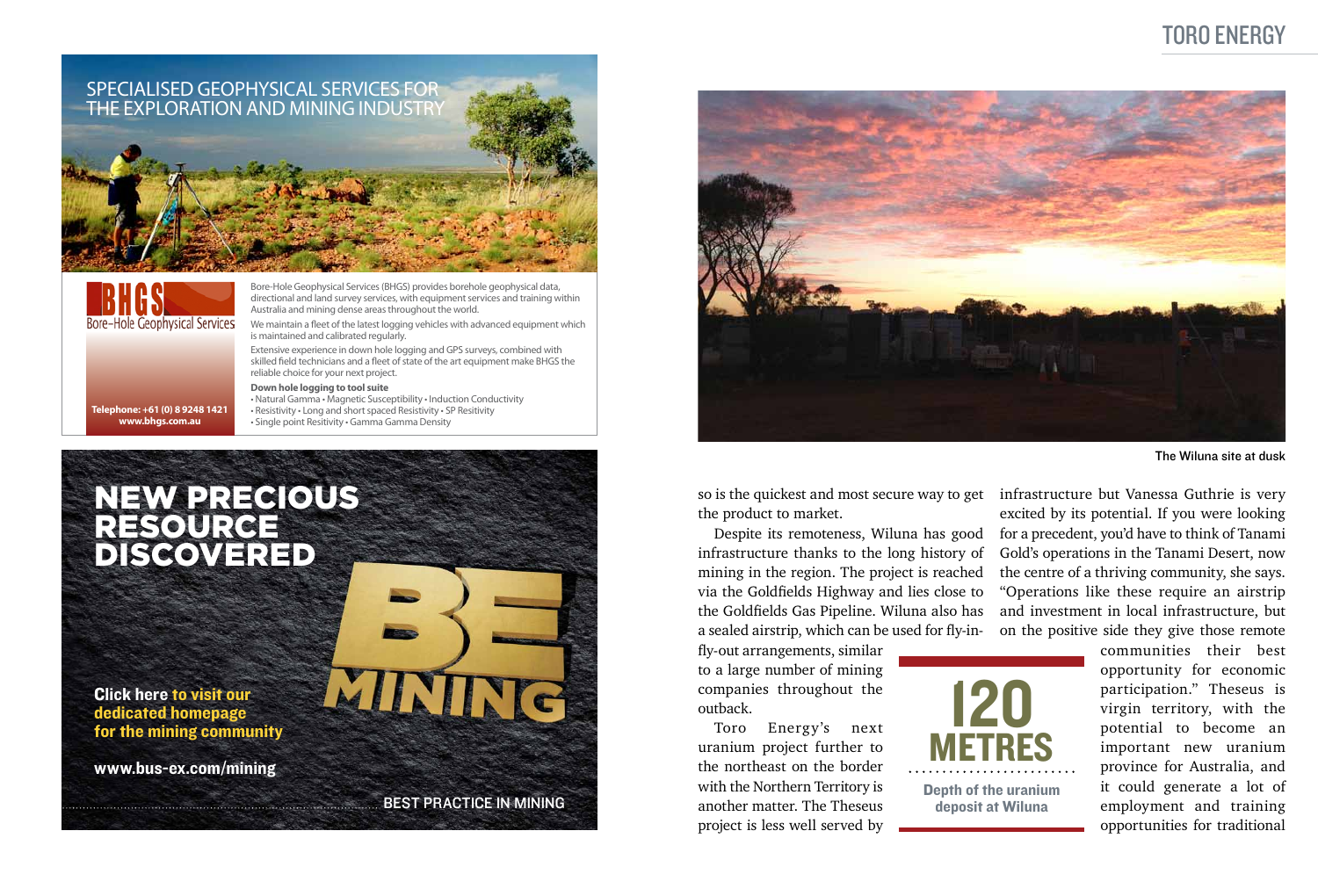communities in the area, one of her and Toro's key objectives.

Whereas Wiluna is near the surface, the uranium at Theseus is found in sandstone horizons around 120 metres deep. But that does not make it harder to win. It will, Guthrie believes, lend itself to in situ recovery, or ISR mining. The method is commonly used in other uranium provinces in the world, where a well field is constructed to extract the uranium by establishing a circulating solution flow that becomes laden with uranium. The surface impact and consequent rehabilitation is minimal. The only impact is potentially on localised groundwater flows, and these would be carefully monitored and protected, Vanessa Guthrie assures.

Toro has declared a maiden resource at Theseus, with an exploration target range still to be tested to determine the size of the potential resource. The next stage? She would like to find more Theseus-type projects: "We are looking to build a portfolio of projects that will move us up the list of global producers. In the current environment, that leads you more to the ISR type deposits as the next generation of uranium deposits world-wide are likely to be lower grade and will therefore demand greater capital and operating cost efficiency."

looked on favourably by offtake partners. With the hard work of permitting now complete, all efforts will be on financing the project, probably through an equity and offtake agreement with a partner with a healthy nuclear programme in China, India, Korea or Japan. Talks are already under way: there's no lack of interest, she hints, and her goal is to be in a position to make a final investment decision by the end of this year. Meanwhile the company is financially secure, sitting on sufficient cash to be able to fund its planned exploration and running costs.  $B$ 

The opportunities for finding uranium

India and China plan aggressive nuclear power production growth in the next five to seven years. Around 28 reactors are currently under construction in China, 20 in India, and both countries plan exponential growth in their nuclear base load, she says. "The primary uranium mining projects available to fill that gap in 2016/17 are quite few. Major projects currently in production are at capacity. Emerging projects coming into production have been significantly delayed over the last couple of years in particular." Australia is blessed with political and economic stability unlike some of the other territories that hold uranium resources. It may take a long time to get uranium projects up and running, as evidenced by Toro's experience with environmental permitting, but it will be



## "We are looking to build a portfolio of projects that will move us up the LIST OF GLOBAL PRODUCERS"



Vanessa Guthrie at the Toro offices

## Toro Energy

For more information about Toro Energy visit: www.toroenergy.com.au